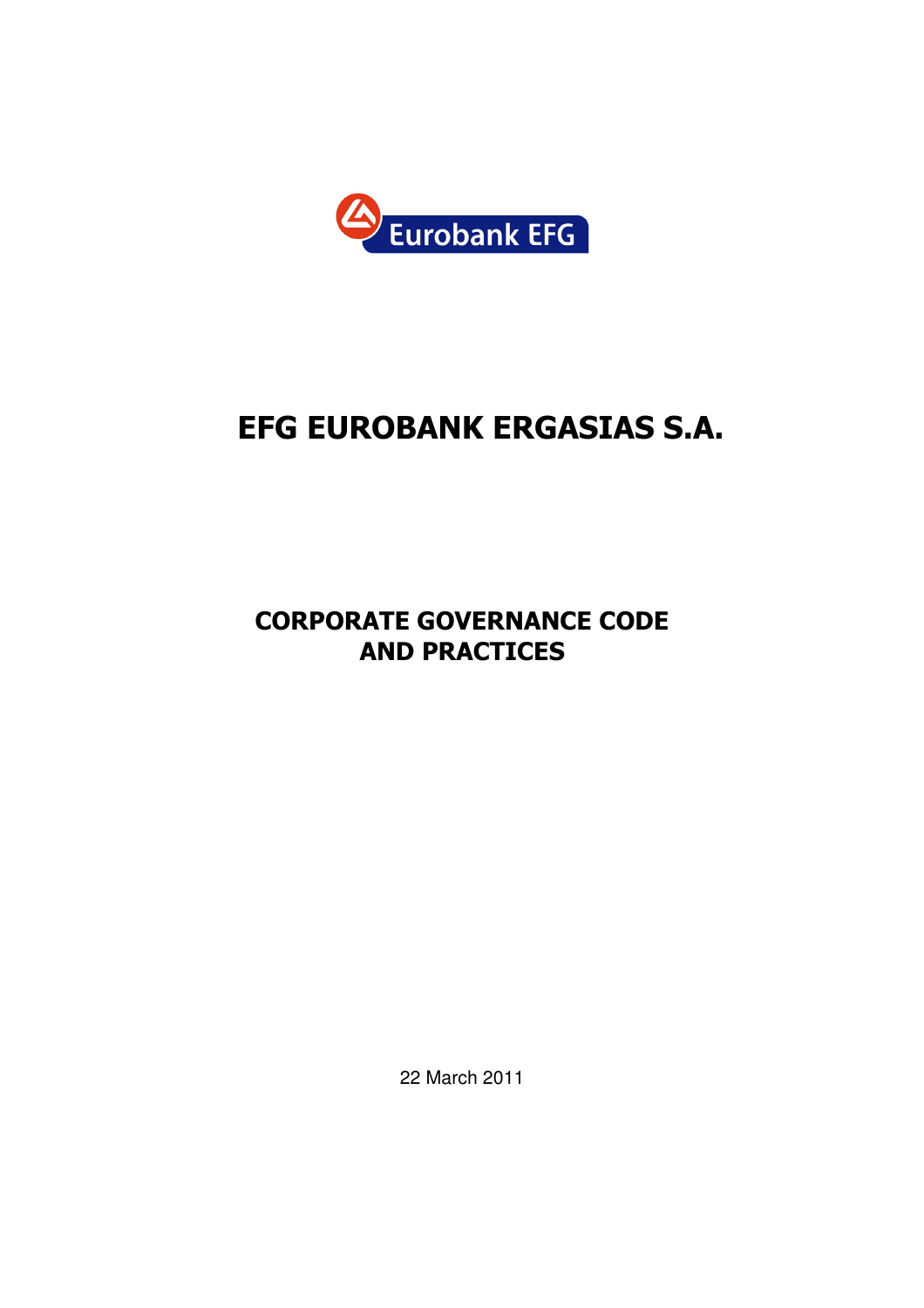

| <b>TABLE OF CONTENTS</b> |  |
|--------------------------|--|
|                          |  |
|                          |  |
|                          |  |
|                          |  |
|                          |  |
|                          |  |
|                          |  |
|                          |  |
|                          |  |
|                          |  |
|                          |  |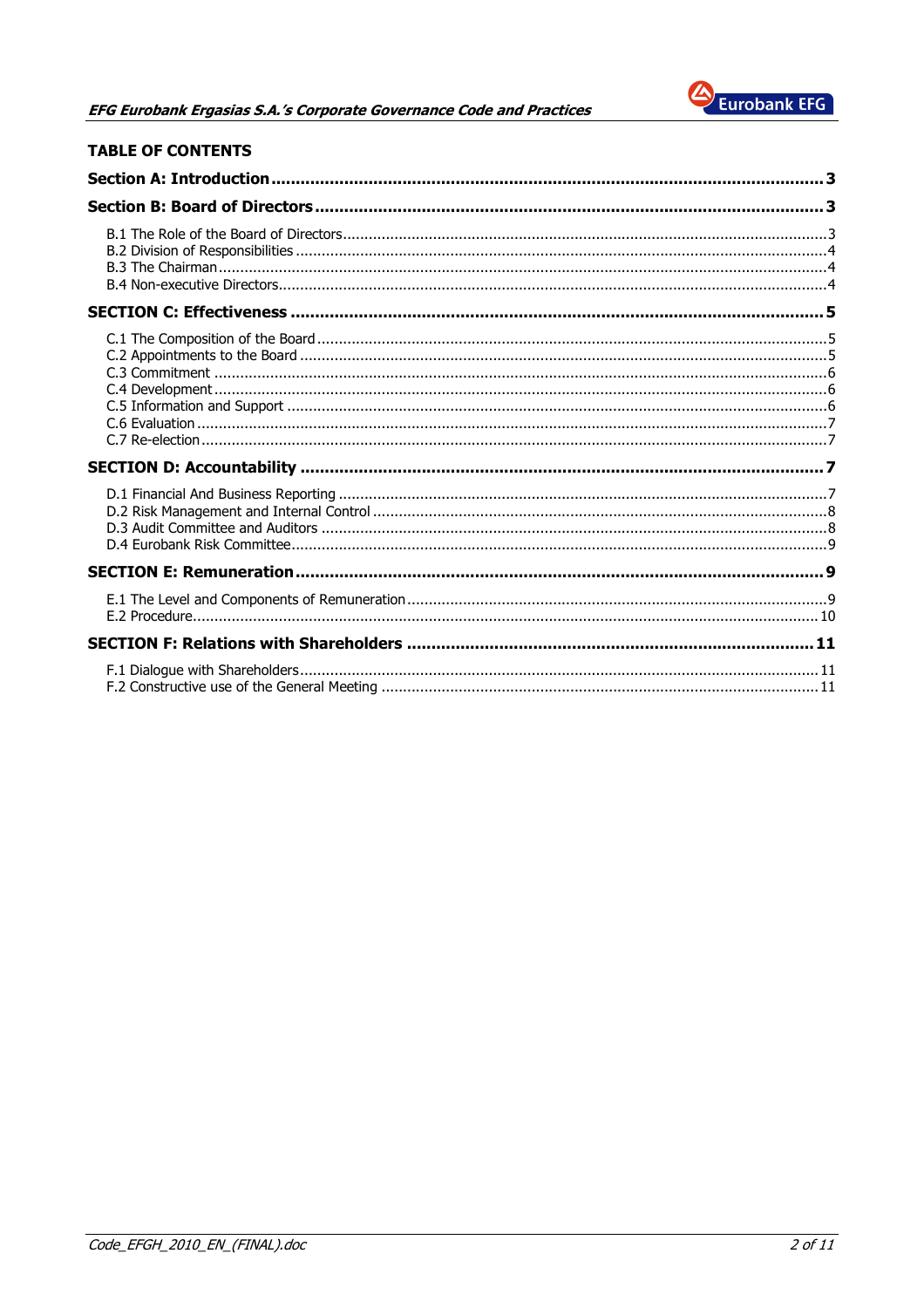

# Section A: Introduction

The Corporate Governance Code and Practices (the Code) describe the main corporate governance principles and practices adopted by EFG Eurobank Ergasias SA (the Bank) and its subsidiaries (collectively Eurobank EFG or the Group). The Code is in compliance with the local legislation and is based on the international best practices on corporate governance focusing on the sustainable success of Eurobank EFG over the longer term.

The Code is approved by the Board of Directors. The responsibility for ensuring the Code is up-to-date rests with the Group Corporate Governance. The Board, following clearance by the Audit Committee, will review and approve the contents of the Code once a year.

# Section B: Board of Directors

# B.1 The Role of the Board of Directors

#### Main Principles

The Bank is headed by a Board which is collectively responsible for the long-term success of the Bank. The Board exercises its responsibilities effectively and in accordance with international best practices.

The Board of Directors' (Board) role is to provide entrepreneurial leadership of the Group within a framework of prudent and effective controls which enables risk to be assessed and managed. The Board sets the Group's strategic aims, ensure that the necessary financial and human resources are in place for the Group to meet its objectives and review management performance. The Board sets the Group's values and standards and ensures that its obligations to its shareholders and others are understood and met. All Directors must act in what they consider to be the best interests of the Group, consistent with their statutory duties.

# Practices

B.1.1 The current Board consists of sixteen directors, five of whom are Εxecutive, and four of whom are Independent Non Executive. In addition, one government representative has been appointed as non executive member in accordance with Law 3723/2008 requirements.

Executive Directors have responsibility for the day-to-day management and control of Eurobank EFG. Non-Executive Directors are responsible for the overall promotion and safeguarding of Eurobank EFG's interests.

The principal duties and responsibilities of the Board are to:

- review and guide the strategy of Eurobank EFG, major plans of action, risk policy, annual budgets and business plans; set performance objectives; monitor performance; oversee major capital expenditures, acquisitions and divestitures
- monitor the effectiveness of Eurobank EFG's governance practices, making changes as needed
- select, compensate, monitor and, when necessary, replace key executives and oversee succession planning
- align key executive and board remuneration with the longer term interests of Eurobank EFG and its shareholders • ensure a formal and transparent board nomination and election process
- 
- monitor and manage potential conflicts of interest of management, board members and shareholders, including misuse of corporate assets and abuse in related party transactions
- ensure the integrity of Eurobank EFG's accounting and financial reporting systems, including the independent audit, and that appropriate systems of control are in place, in particular, systems for risk management, financial and operational control, and compliance with the law and relevant standards
- oversee the process of disclosure and communications

The Board meets regularly every quarter and on an ad hoc basis given at least two working days notice. Submissions to the Board are circulated together with the agenda. Board Meetings minutes are kept by the Secretary of the Board, are approved at subsequent board meetings and signed by all directors present.

B.1.2 The Board delegates some of its responsibilities to the Risk, Audit, Remuneration and Nomination Committees, assesses their performance, and approves their mandate and composition. The structure of the Board and Board Committees' membership is fully described in Eurobank EFG's Annual and Directors' Reports under www.eurobank.gr which also sets out the number of meetings of the board and its committees and overall attendance by Directors.

B.1.3 Eurobank EFG has arranged appropriate insurance cover in respect of legal action against its Directors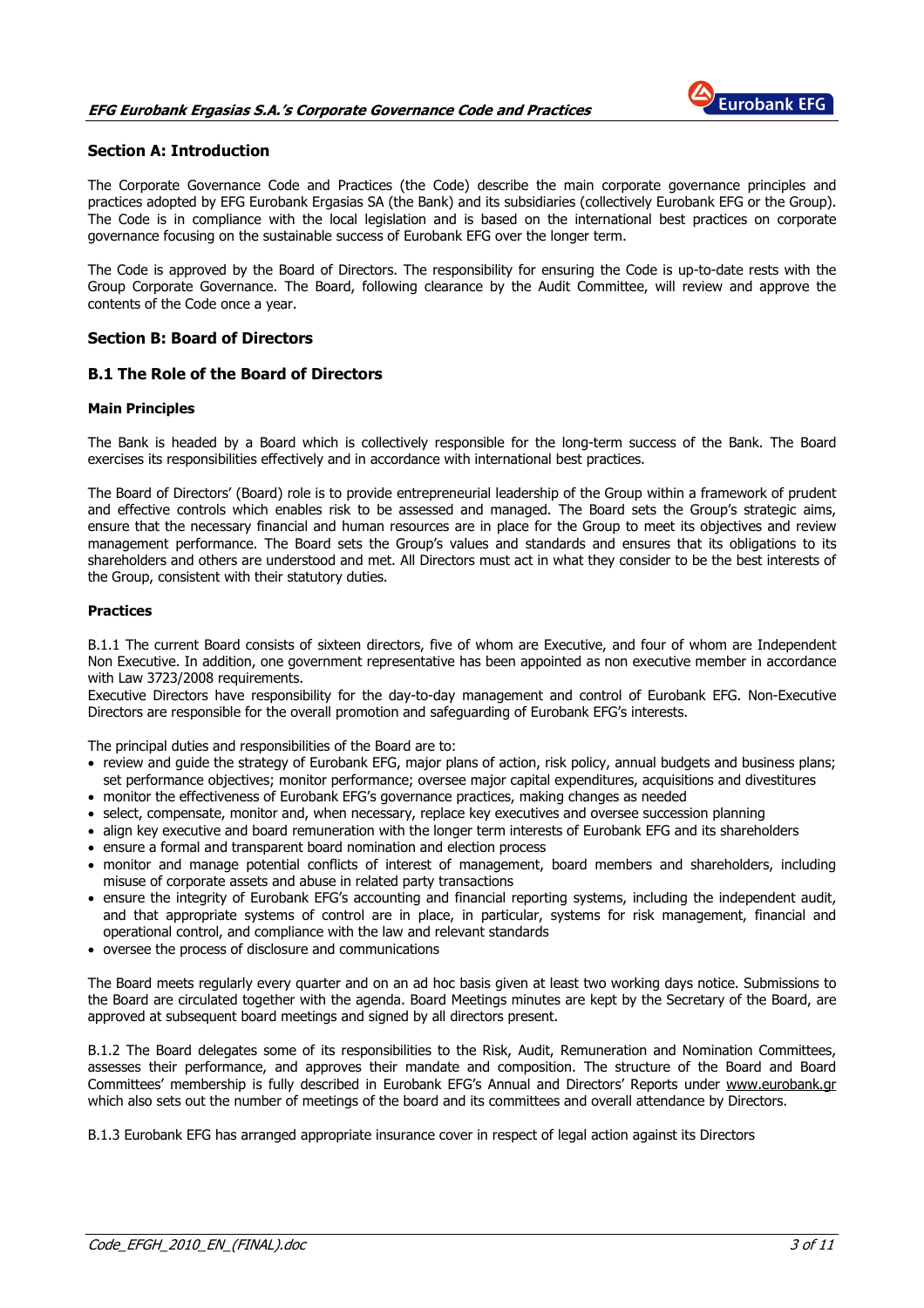

# B.2 Division of Responsibilities

#### Main Principle

There is a clear division of responsibilities at the head of Eurobank EFG between the proper operation of the Board and the day-to-day management and control of Eurobank EFG business. No one individual has unfettered powers of decision.

# **Practice**

B.2.1 The roles of chairman and chief executive officer are not exercised by the same person. The division of responsibilities between the chairman and chief executive officer are clearly established and set out in Eurobank EFG Internal Governance Manual which is approved by the Audit Committee.

# B.3 The Chairman

#### Main Principle

The Chairman is responsible for leadership of the board and ensuring its effectiveness on all aspects of its role. He oversees the proper operation of the Board, is a member of the Board's Audit and Risk Committees and attends Management Committees as required. He is co-responsible (together with the CEO) for Eurobank EFG towards Bank of Greece.

The Chairman is responsible for setting the Board's agenda and ensuring that adequate time is available for discussion of all agenda items, in particular strategic issues. He promotes a culture of openness and debate by facilitating the effective contribution of non executive directors in particular and ensuring constructive relations between executive and nonexecutive directors. In addition, he ensures that the Directors receive accurate, timely and clear information. Finally, the Chairman is available should shareholders raise any issues.

# B.4 Non-executive Directors

#### Main Principle

As part of their role as members of a unitary Board, non-executive directors constructively challenge and help develop proposals on strategy.

Non-Executive Directors are responsible for the overall promotion and safeguarding of Eurobank EFG's interests. The main duties of the non-executive directors, performed either within the Board or through Board committees, are to:

- constructively challenge and contribute to the development of strategy
- monitor the reporting of performance
- scrutinise the performance of management in meeting agreed goals and objectives
- ensure that financial information is accurate and that financial controls and systems of risk management are robust and defensible
- determine the appropriate level of remuneration of executive directors
- have a prime role in appointing and, where necessary, removing executive directors and in succession planning
- support executives in their leadership of the business while monitoring their conduct

#### **Practice**

B.4.1 Where they considered it necessary, the Independent Non Executive Directors should submit, to the ordinary or extraordinary Shareholders' General Meetings of Eurobank EFG, their own reports on a specific subject, either individually or together.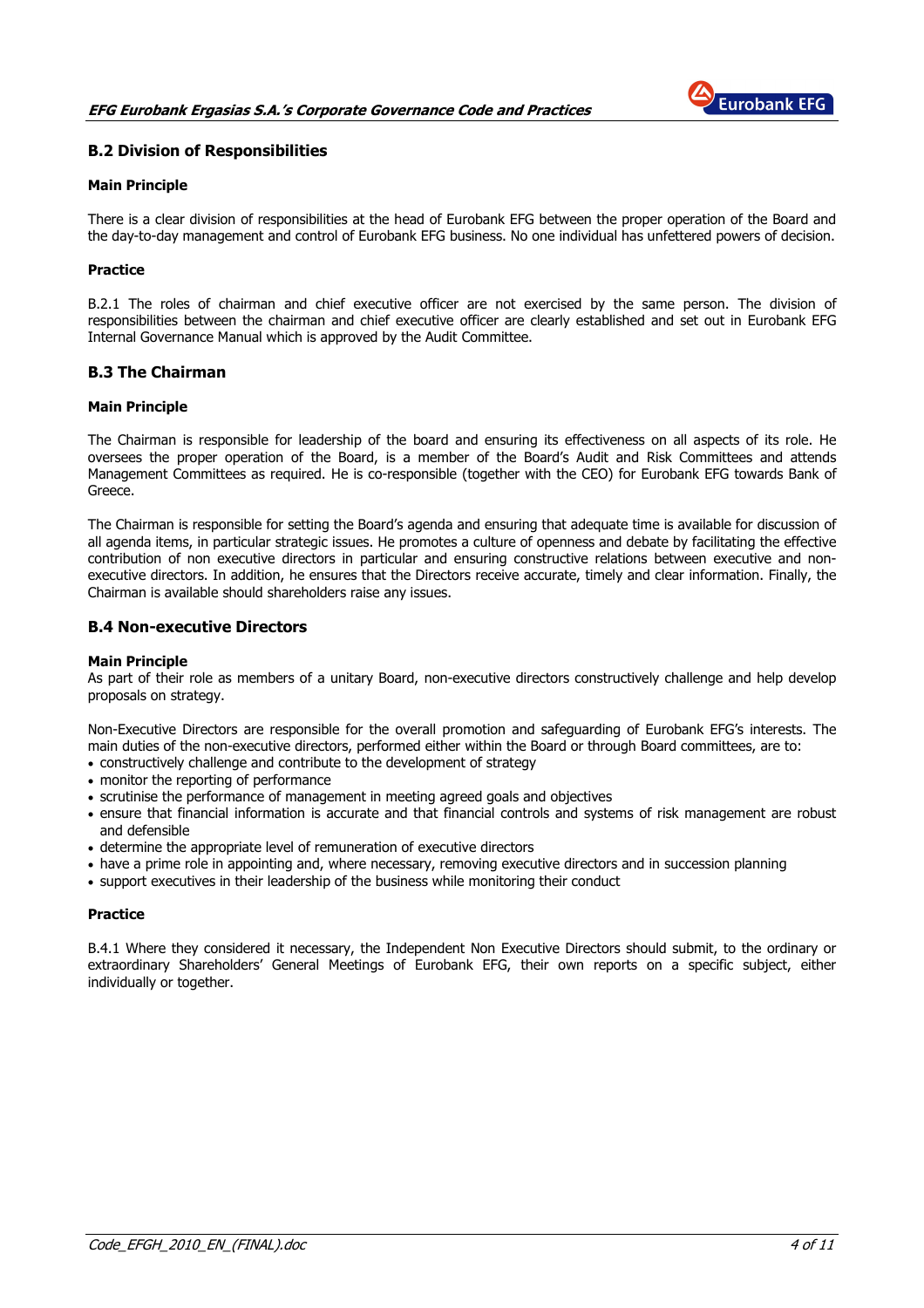

# SECTION C: Effectiveness

# C.1 The Composition of the Board

#### Main Principles

The Eurobank EFG Board and its Committees have the appropriate balance of skills, experience, independence and knowledge to enable them to discharge their respective duties and responsibilities effectively.

The Board has a sufficient size ensuring that the requirements of the business can be met; changes to the Board's composition and its Committees can be managed without undue disruption.

Decisions are taken following discussions which exhaust the issues to the satisfaction of all Directors present.

No one other than the Committee Chairman and members is entitled to be present at a meeting of the Risk, Nomination, Audit or Remuneration Committee, but others may attend at the invitation of the Committee.

#### **Practices**

C.1.1 The General Meeting appoints the Board members, and determines their term of office.

C.1.2. Eurobank EFG identifies in the annual report each Independent Non-Executive Director. Eurobank EFG's current Board includes four Independent Non Executive Directors. The Nomination Committee considers which members qualify under local regulations and international governance standards as independent non-executive directors and recommends to the Board their appointment.

The Nomination Committee is also responsible to review regularly the independence of non executive directors and make recommendations to the Board with regard to any changes.

The Nomination Committee considers the following circumstances as evidence that a Director is not Independent:

- holds more than 0.5% of Eurobank EFG's shares
- has a material business relationship with the Group, particularly if he is an important supplier or client of the Bank
- has been an employee of the Group within the last five years
- has close family ties with any of the Bank's advisers, Directors or senior employees
- represents a significant shareholder
- has served on the Board for more than nine years from the date of their first election

# C.2 Appointments to the Board

#### Main Principle

Eurobank EFG has a formal, rigorous and transparent procedure for the appointment of new Directors to the Board that is carried out by the Nomination Committee. The current Nomination Committee consists of 3 non executive Board members, one of whom is independent $^1$ .

The Nomination Committee identifies and recommends, for the approval of the Board, candidates to fill Board vacancies and satisfies itself that plans are in place properly considering issues related to the succession planning of senior management.

#### Practices

 $\overline{a}$ 

C.2.1 The Nomination Committee has the responsibility to consider matters related to the Board's adequacy, efficiency and effectiveness, and to the appointment of key management personnel.

The Nomination Committee leads the process for Board appointments and makes recommendations to the Board. The Nomination Committee is comprised of three members, two non- executives and one independent non-executive director, appointed and approved annually by the Board. The Chairman is appointed by the Board.

At least once every two years the Committee reviews its own performance and terms of reference. Any changes considered necessary are submitted to the Board for approval.

<sup>&</sup>lt;sup>1</sup> Information regarding current composition and short biographical details of Nomination Committees' members may be found at the Bank's website (www.eurobank.gr).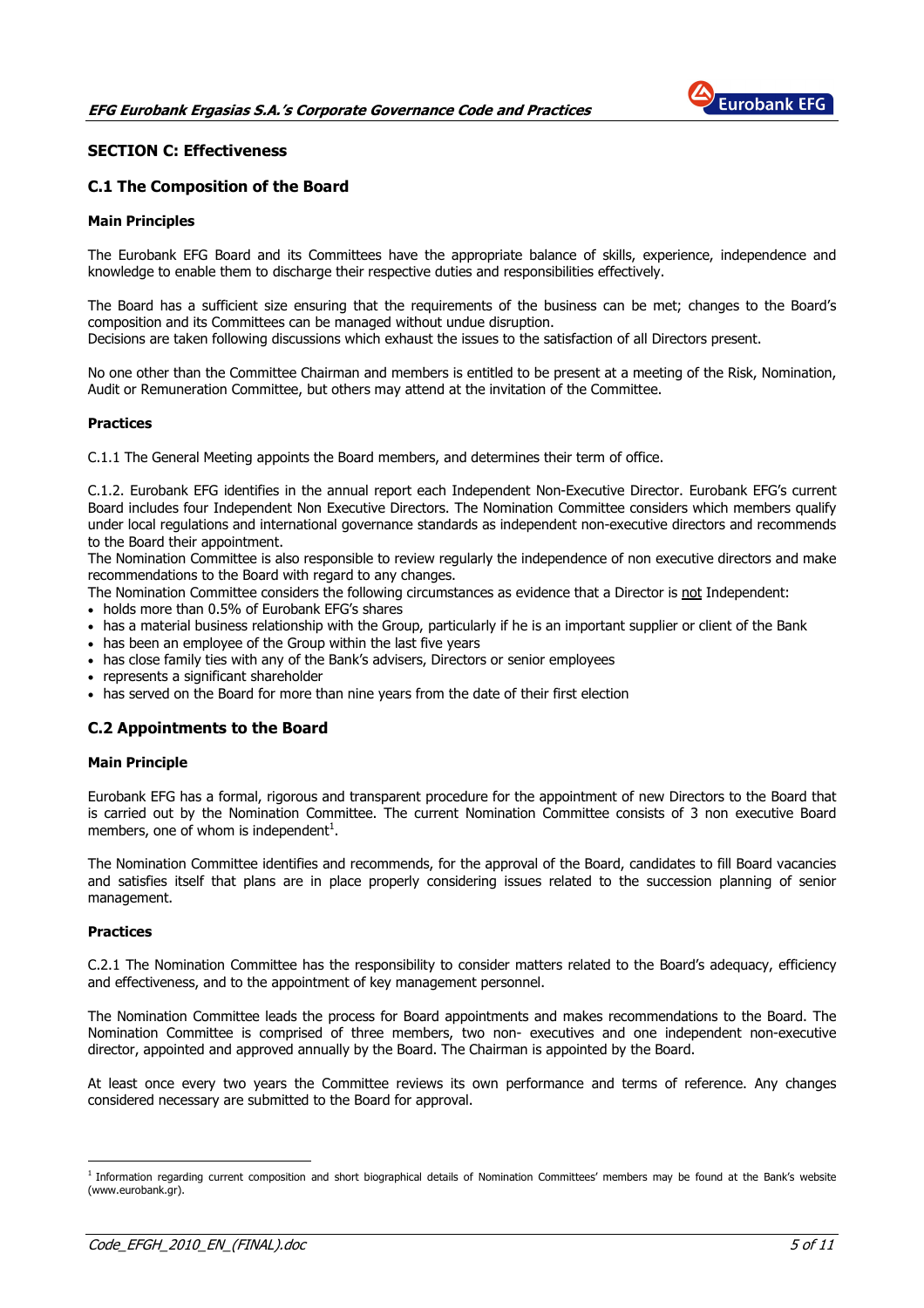

C.2.2 The Nomination Committee evaluates the balance of skills, experience, independence of Non-Executive members, time available for carrying out their duties and knowledge on the Board and, in the light of this evaluation, prepares a description of the role and capabilities required for a particular appointment.

C.2.3 The Nomination Committee recommends to the Board, for it to put to the shareholders for their approval in General Meeting, the members to be designated as non-executive Directors for a specified term.

# C.3 Commitment

#### Main Principle

All Eurobank EFG Directors allocate sufficient time to undertake the role to which they have been appointed.

#### Practices

C.3.1 The Nomination Committee identifies positions and responsibilities and recommends to the Board the appropriate Board structure for it to put to the shareholders for their approval in General Meeting.

C.3.2 When the Nomination Committee recommends candidates to fill Board vacancies it ensures that they have sufficient time to meet what is expected of them.

Annually, the Nomination Committee, consider the Directors' other significant commitments and directorships outside Eurobank EFG and escalate to the Board any significant issues.

C.3.3 It is forbidden to Directors to pursue personal interests if these are in conflict with the Group's interests. All Directors have a duty to inform the other members of the Board, of any personal interests they may derive or any conflict of interest that may occur, in carrying out their duties as Directors.

# C.4 Development

#### Main Principle

All Eurobank EFG Directors receive a formal induction on joining the Board and regularly update and refresh their skills and knowledge.

#### Practice

C.4.1 All Directors on appointment receive a full and formal update on Eurobank EFG business and strategy along with information about their obligations under the local regulations and the Board's procedures. The Chairman attends Management Committees as required and ensures that Directors receive necessary updates on the Bank's activities on an ongoing basis.

# C.5 Information and Support

#### Main Principle

The Board is supplied in a timely manner with information in a form and of a quality appropriate to enable it to discharge its duties.

#### Practices

C.5.1 The Chairman, through the Secretary to the Board or the Office of the Chief Executive Officer, ensures that the Directors receive accurate, timely and clear information. Management has an obligation to provide such information and Directors seek clarifications or amplification where necessary.

C.5.2 The Secretary of the Board and Group Corporate Governance advise the Board on all governance matters.

C.5.3 The Board ensures that Directors, especially Non-Executive, have access to independent professional advice at the Group's expense where they judge it necessary to discharge their responsibilities as Directors. Committees are provided with sufficient resources to undertake their duties and are empowered to seek independent, professional advise whenever required.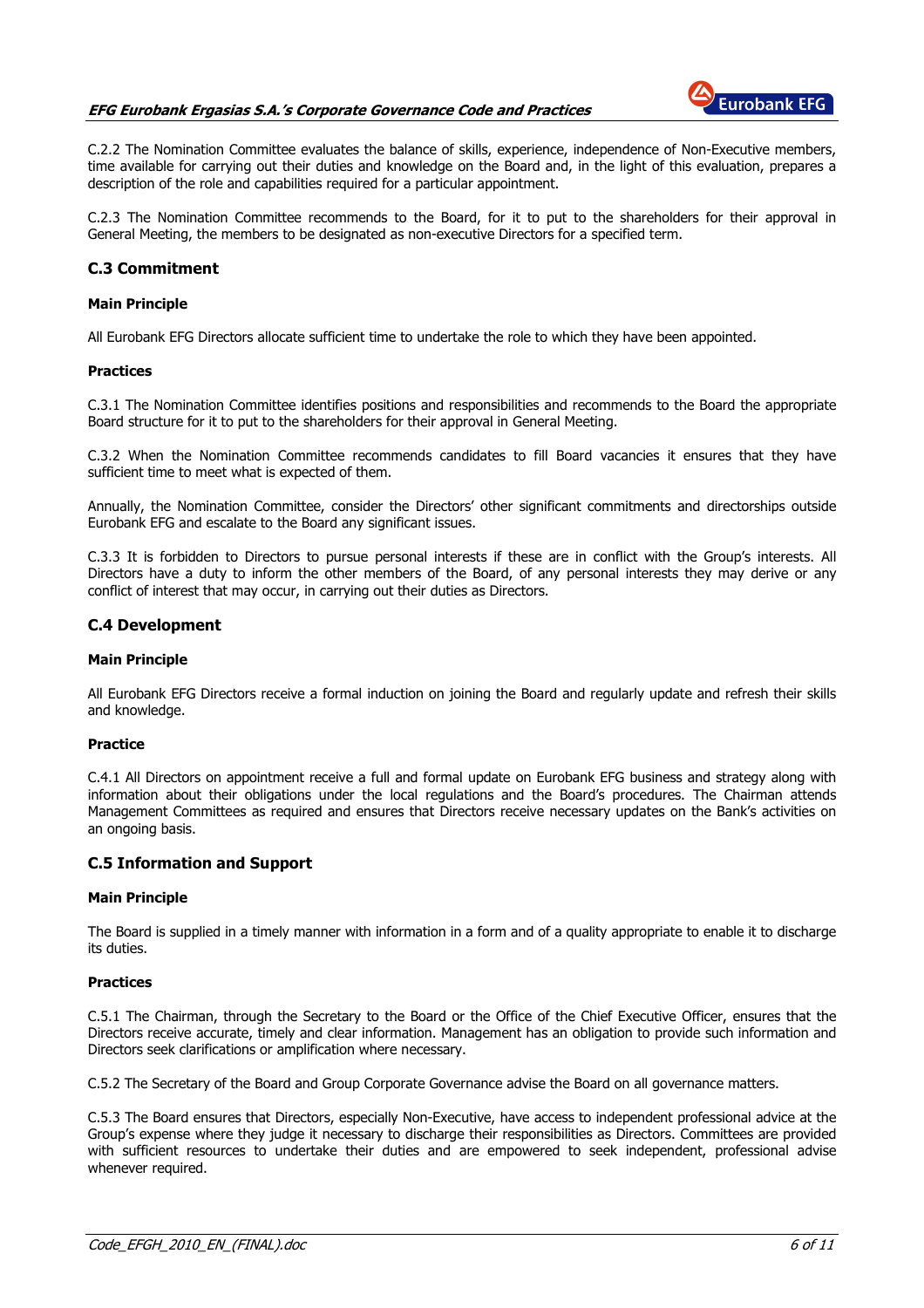# EFG Eurobank Ergasias S.A.'s Corporate Governance Code and Practices



C.5.4 All Eurobank EFG Directors have access to the advice and services of the Company Secretary, who is responsible to the Board for ensuring that Board procedures are complied with. Both the appointment and removal of the Board Secretary are matters for the Board as a whole.

# C.6 Evaluation

# Main Principle

The Nomination Committee undertakes a formal evaluation of the Board's performance once every two years.

#### Practice

C.6.1 The Nomination Committee undertakes, once every two years, a performance evaluation of the Board, assessing the skills, knowledge and experience of individual directors as well as effective contribution and commitment to the role, and report on this to the Board. The Board acts on the results of the evaluation by recognising the strengths and addressing the weaknesses. Additionally, the Board takes note of the self-evaluation reports of the Board Committees.

# C.7 Re-election

#### Main Principle

The Eurobank EFG Annual General Meeting appoints the whole Board at the same AGM and its term expires on the date of the AGM three years later.

#### Practice

C.7.1 The Nomination Committee recommends to the Board the reappointment of Directors at the conclusion of term of office and the appointment of any Board vacancies and the Board puts to the General Meeting for election for a specified term.

Biographical details and any other relevant information are provided on the Bank's website to enable shareholders to take an informed decision on their election.

# SECTION D: Accountability

# D.1 Financial And Business Reporting

#### Main Principle

The Directors present a balanced, detailed and understandable assessment of Eurobank EFG's position and prospects.

The Board's responsibility to present a balanced and understandable assessment extends to interim and other pricesensitive public reports and reports to regulators as well as to information required to be presented by statutory requirements.

# **Practices**

D.1.1 The Directors provide a statement regarding the compliance of annual and semi-annual financial statements with applicable accounting standards and the fair presentation of financial position and results of Eurobank EFG. Furthermore, the auditors provide a statement regarding their reporting responsibilities on the financial statements.

D.1.2 The Executive Directors of the Group provide all stakeholders on a quarterly basis a presentation of financial results and an analysis of performance highlights.

The Board provides, through its annual and semi-annual reports, financial results review, business outlook and risks as well as any other relevant information to stakeholders required by applicable laws and corporate governance standards.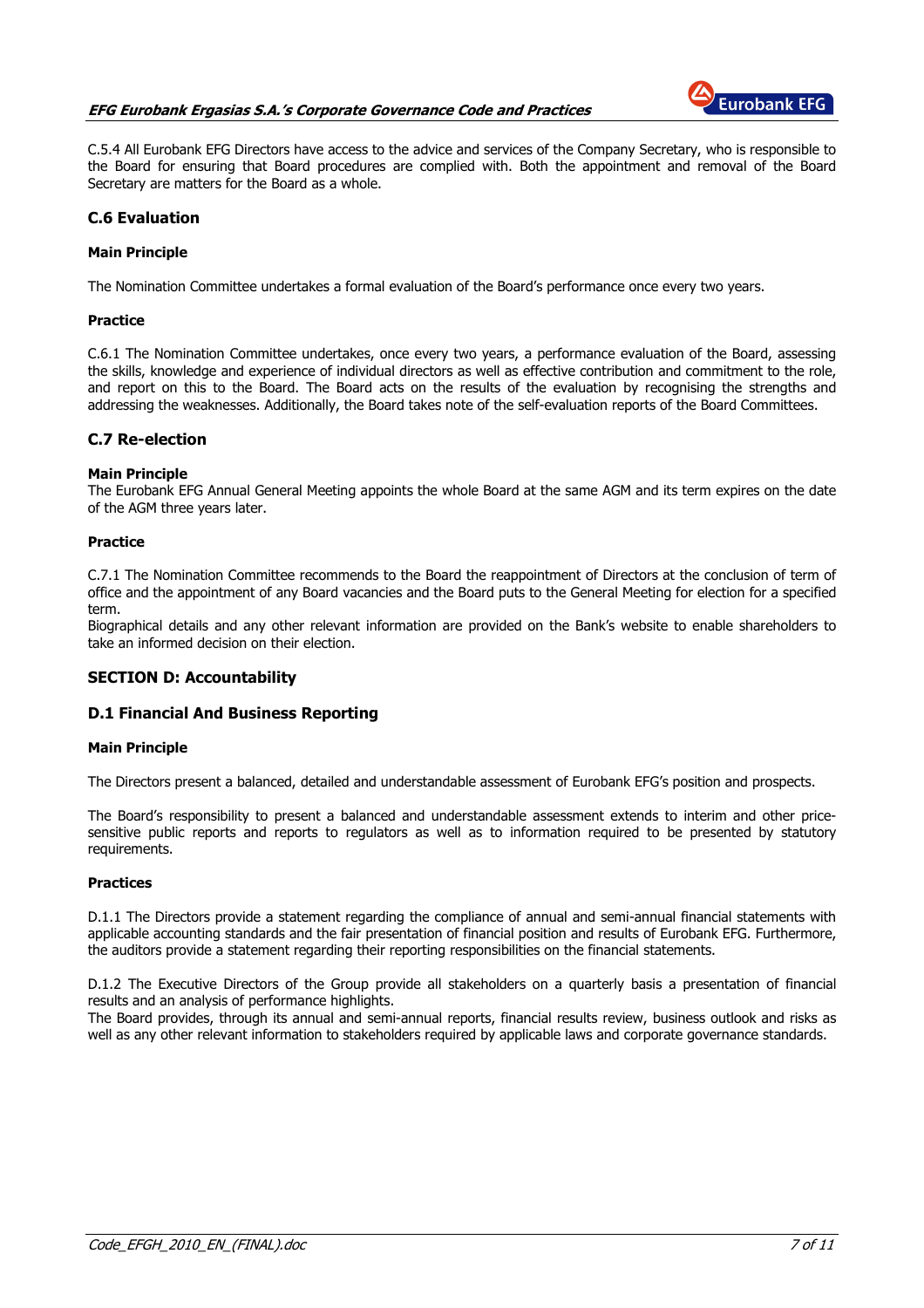

# D.2 Risk Management and Internal Control

# Main Principle

The Board determines annually the nature and extent of the significant risks it is willing to take in achieving its strategic objectives and determines the capital required to support the risk profile of its balance sheet and its business operations going forward, even under further extreme adverse conditions, should they materialize.

The Board approves all strategic risk management decisions (e.g. local risk appetite, balance sheet profile and risk management structure) and monitors the quantitative and qualitative aspects of all market, credit, liquidity and operational risks.

It has also established a system of internal controls that is based on international best practice and is designed to provide reasonable assurance regarding the achievement of objectives in the following categories:

- efficient and effective operations
- reliability and completeness of financial and management information
- compliance with applicable laws and regulations

#### **Practice**

D.2.1 The Eurobank EFG Board has delegated its Risk Management and Internal Control responsibilities to the Risk and Audit Committees who report to the Board on a regular basis.

Following clearance by the Board Committees, the Board ratifies for submission to the Bank of Greece:

a) Audit Committee's annual report on the evaluation of Internal Audit's annual assessment of the systems of internal controls

b) Internal Audit's annual assessment of the systems of internal control

c) Compliance's annual assessment of regulatory compliance policies and

d) Risk Committee's Risk Management Annual Report

The Board approves the mandate and composition of the Risk and Audit Committees and assesses their performance

# D.3 Audit Committee and Auditors

#### Main Principle

The primary function of the Audit Committee is to assist the Board of Directors in discharging its oversight responsibilities primarily relating to:

- The review of the adequacy of the Internal Control and Risk Management systems and the compliance with rules and regulations monitoring process.
- The review of the financial reporting process and satisfaction as to the integrity of the Bank's Financial Statements.
- The External Auditors' selection, performance and independence.
- The effectiveness and performance of the Internal Audit function and of the Compliance function.

#### Practices

D.3.1 The General Meeting upon proposal by the Board appoints the Audit Committee members, for a term of 3 years. The Audit Committee consists of six non executive Directors. Two (one of whom independent) have extensive knowledge and experience in accounting and auditing issues, two have recent and relevant financial experience, and two (one of whom independent) have recent and relevant legal experience.

D.3.2 The main role and responsibilities of the Audit Committee as set out in its written terms of reference which provide details on the purpose, organisation, authority, duties and responsibilities and relationship with external auditors, are:

- to monitor the integrity of the financial statements to be published, reviewing significant financial reporting judgements contained in them
- to review the internal control and risk management systems;
- to monitor and review the effectiveness of the internal audit and compliance functions
- to make recommendations to the Board, for it to put to the shareholders for their approval in General Meeting, in relation to the appointment, remuneration and terms of engagement of the external auditor
- to review and monitor the external auditor's independence and objectivity and the effectiveness of the audit process, taking into consideration relevant professional and regulatory requirements
- to develop and implement policy on the engagement of the external auditor to supply non-audit services taking into account relevant ethical guidance regarding the provision of non-audit services by the external audit firm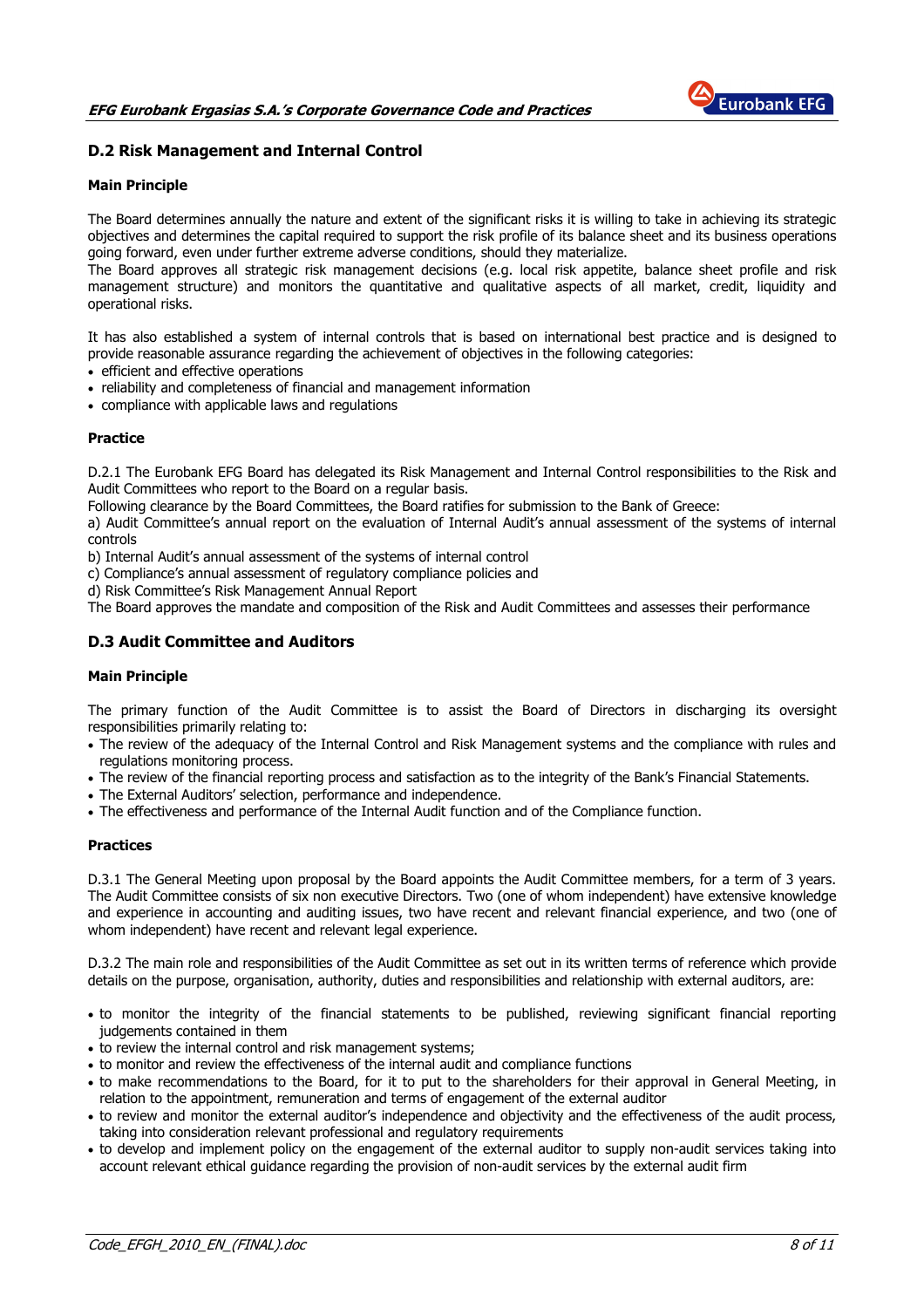

Eurobank EFG's Directors Report in its Corporate Governance Statement describes the main terms of reference of the Audit Committee under par.3.1.

D.3.3 The Audit Committee assesses the confidential procedures established by Management for employees to submit complaints and comments regarding compliance with the applicable-legislation, internal regulations and proper practices (whistle blowing). Care is taken to ensure the protection of the whistleblower.

D.3.4 The Audit Committee:

- ensures that the Internal Audit and Compliance functions are independent, adequately organized, have unrestricted access to any pertinent information and operate efficiently and effectively.
- proposes to the Board the appointment, replacement or dismissal of the Internal Audit Director and Head of Compliance and periodically assesses their performance and remuneration together with the Remuneration Committee.
- approves the Terms of Reference and Annual Plans of the Internal Audit and Compliance functions
- has primary responsibility for making a recommendation on the appointment, reappointment and removal of the external auditor

D.3.5 The Audit Committee considers any issues pertaining to the External Auditors' independence and objectivity (including the provision of non-audit services), communicates the result to the Board and recommends, appropriate action. The Committee receives annual confirmation from the External Auditors regarding their independence. Relevant reference is included in the Eurobank EFG's Directors Report in its Corporate Governance Statement under par.

3.1.

# D.4 Eurobank Risk Committee

#### Main Principle

The Eurobank Risk Committee approves all strategic risk management decisions (e.g. local risk appetite, balance sheet profile and risk management structure) and is in charge of monitoring the quantitative and qualitative aspects of all market, credit, liquidity and operational risks.

#### Practice

D.4.1 The main duties and responsibilities of the Eurobank Risk Committee indicatively are to:

- Review on a regular basis the adequacy of the control environment
- Monitor changes in the control environment
- Express opinions on new risk related procedures
- Review systematically risks, including the conduct of stress tests
- Monitor the implementation of new activities
- Sponsor any risk related projects
- Ensure that risk related decisions, taken by the relevant authorities, are communicated on a timely basis
- Delegate market and credit limits to the Bank's management committees
- Approve credit lines greater than the authorities granted to the Bank's Credit Committee
- Keep the Audit Committee updated on relevant matters.

# SECTION E: Remuneration

# E.1 The Level and Components of Remuneration

#### Main Principle

The Eurobank EFG remuneration policy aims to align the individual Directors and employees objectives with the longterm business objectives and strategy of Eurobank EFG and the long-term value creation for shareholders. Consequently, the operating standards and mechanisms which have been adopted ensure that the levels of rewards are directly linked to results and desired behaviours.

The Bank has established a competitive compensation framework, in order to attract, engage and retain its Directors and employees. Its basic principles are to:

- Avoid excessive risk behaviour
- Link compensation with long-term performance
- Safeguard that the compensation is sufficient to retain and attract executives with appropriate skills and experience
- Monitor that internal equity between business units is applied

The Remuneration Committee reviews on a regular basis the remuneration policy in comparison with market practices and trends on local and international level so as to create a competitive and balanced remuneration scheme.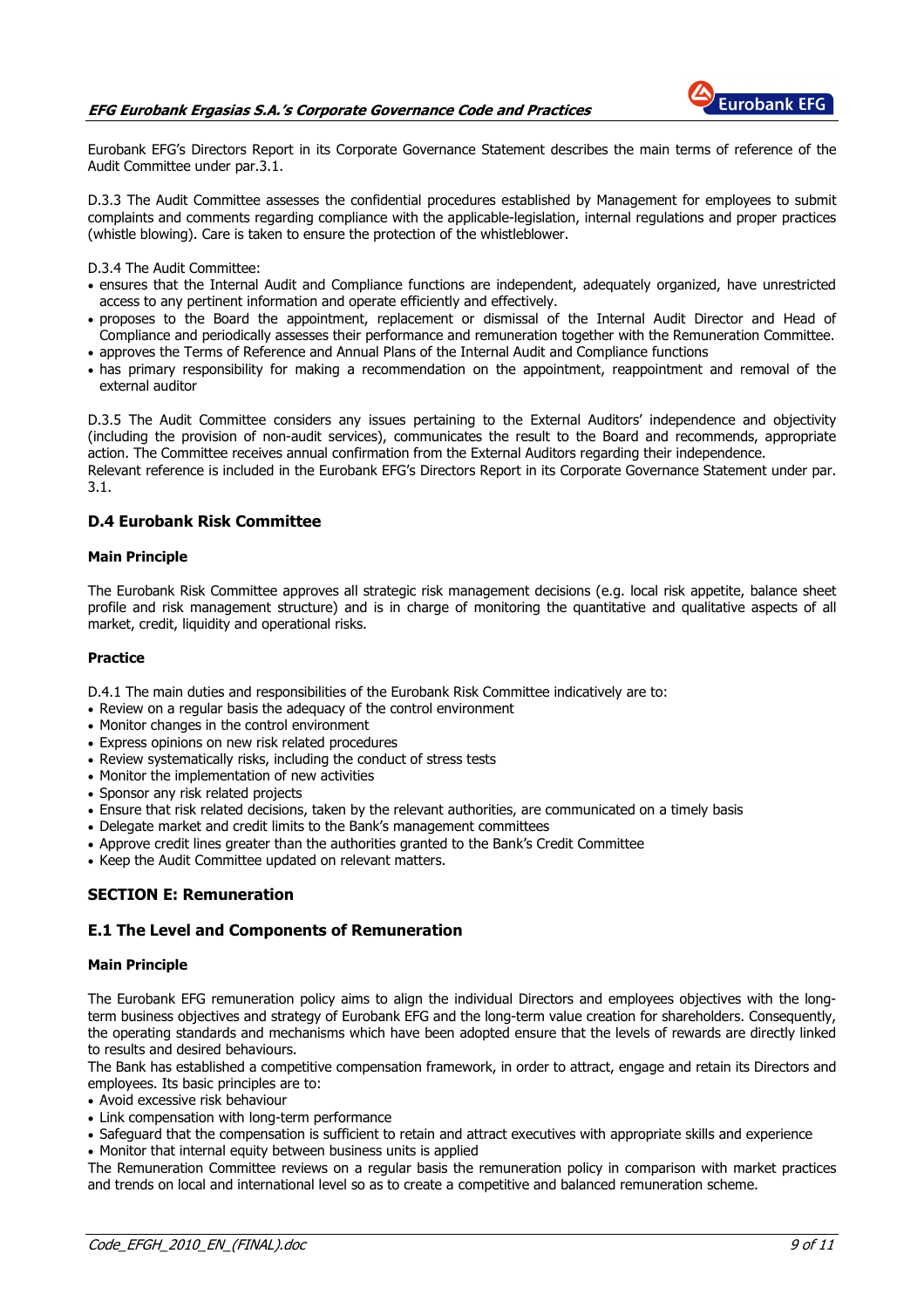

# **Practices**

E.1.1 The remuneration of all Directors is approved by the General Meeting of Shareholders following a recommendation from the Remuneration Committee to the Board of the Eurobank EFG.

Substantial part of variable remuneration is deferred, so as to assure that the undertaken risk has been assessed on a long-term basιs and short-term gain is avoided. Variable remuneration can be disbursed in alternative ways (e.g. shares) and phased in order to take into consideration current and future risks that are associated with performance on a longterm basis.

Any equity remuneration related scheme is approved by the General Meeting.

Consideration is given to the use of provisions that permit the Bank to reclaim variable components of remuneration in exceptional circumstances of misstatement or misconduct.

E.1.2 The remuneration of the non-executive Directors is associated with the performance regarding the duties assigned to them and not the short-term results of the organization.

E.1.3 Under Greek Company Law, the appointment of a Director may be revoked at any time without notice by the General Meeting.

# E.2 Procedure

# Main Principle

The Remuneration policy is determined by the Board following a recommendation from the Remuneration Committee. The remuneration policy is subject to independent internal auditing. Any audit findings are reported to the Remuneration Committee.

The Remuneration Committee consults the Chief Executive Officer about his proposals relating to the remuneration of other Executive Directors.

# Practices

E.2.1 The Board has delegated to the Remuneration Committee the responsibility to consider matters related to remuneration policy, benefits and long-term incentive schemes of the Bank's Directors and employees, including the executive and key management personnel.

The majority of the members of the Committee are non-executive directors<sup>2</sup>. A quorum shall be two members.

E.2.2 The Remuneration Committee is responsible to:

- propose the remuneration policy of the Group to the Board
- approve variable remuneration, share option and other long-term incentive plans, in line with the approved guidelines issued by the Board
- determine criteria and targets for any performance related remuneration schemes
- approve the implementation of the remuneration policy of the Group
- approve the individual remuneration packages of the key management personnel i.e. Executive Directors, Executive Committee members, Legal Counsel, Head of Internal Audit and Head of Compliance.
- propose to the Board the remuneration of its members (executive and non-executive) to be approved by the General Meeting.
- consider and recommend to the Board any payment or compensation commitment to be made to an executive director on termination of his/her office
- review, annually, the remuneration policy as per current laws and regulations and compare it against best practice and industry standards
- approve all exposures to directors and key management personnel and ensure no conflicts of interest arise.

 $\overline{a}$ 

<sup>&</sup>lt;sup>2</sup> Information regarding current composition and short biographical details of Remuneration Committee's members may be found at the Bank's website (www.eurobank.gr).